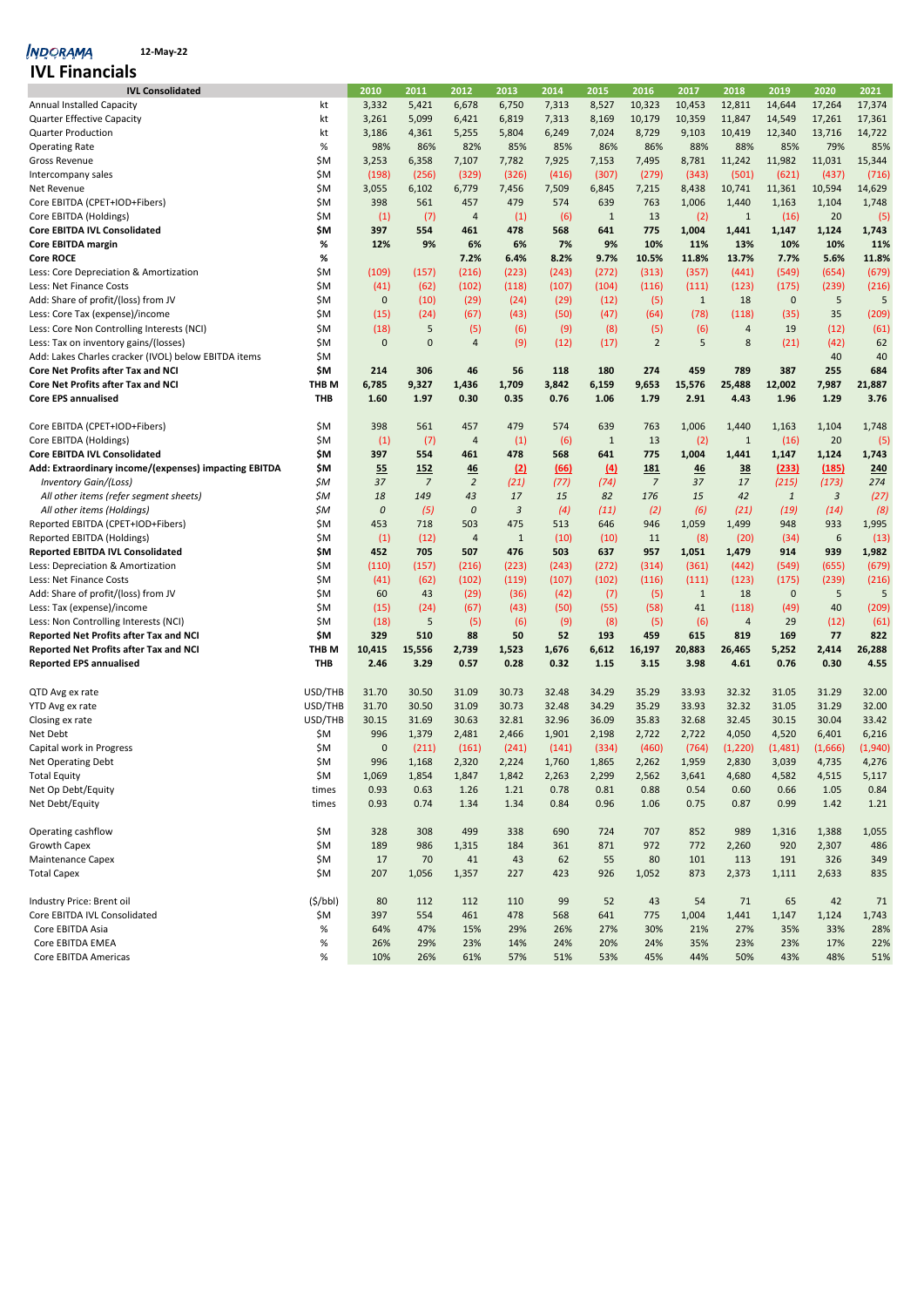| <b>IVL Financials - CPET</b>                            |     |       |       |                |              |       |       |       |       |        |        |                |                |
|---------------------------------------------------------|-----|-------|-------|----------------|--------------|-------|-------|-------|-------|--------|--------|----------------|----------------|
| <b>Combined PET</b>                                     |     | 2010  | 2011  | 2012           | 2013         | 2014  | 2015  | 2016  | 2017  | 2018   | 2019   | 2020           | 2021           |
| <b>Integrated PET</b>                                   |     |       |       |                |              |       |       |       |       |        |        |                |                |
| <b>Annual Installed Capacity</b>                        |     | 3,081 | 4,528 | 5,004          | 4,908        | 4,925 | 6,180 | 7,623 | 7,630 | 9,468  | 10,610 | 11,261         | 11,333         |
| PET                                                     | kt  | 1,491 | 2,698 | 3,163          | 3,067        | 3,044 | 3,704 | 3,805 | 3,485 | 4,407  | 5,407  | 5,666          | 5,633          |
| PTA                                                     | kt  | 1,590 | 1,750 | 1,761          | 1,761        | 1,761 | 2,357 | 3,698 | 4,018 | 4,911  | 4,981  | 5,298          | 5,271          |
| Net PET recycling*                                      | kt  |       | 80    | 80             | 80           | 119   | 119   | 120   | 127   | 150    | 222    | 297            | 429            |
| Revenue                                                 | \$M | 2,826 | 5,098 | 4,953          | 5,249        | 4,727 | 4,331 | 4,656 | 5,366 | 6,996  | 7,620  | 5,918          | 8,177          |
| Core EBITDA                                             | \$M | 358   | 468   | 233            | 243          | 257   | 274   | 384   | 414   | 791    | 754    | 642            | 900            |
| Core EBITDA                                             | %   | 13%   | 9%    | 5%             | 5%           | 5%    | 6%    | 8%    | 8%    | 11%    | 10%    | 11%            | 11%            |
| <b>Specialty Chemicals</b>                              |     |       |       |                |              |       |       |       |       |        |        |                |                |
| <b>Annual Installed Capacity</b>                        | kt  |       | 478   | 488            | 498          | 597   | 491   | 713   | 753   | 978    | 1,094  | 882            | 890            |
| Revenue                                                 | ŚΜ. |       | 594   | 722            | 724          | 686   | 527   | 708   | 917   | 1,061  | 954    | 892            | 1,137          |
| Core EBITDA                                             | \$M |       | 15    | 22             | 32           | 38    | 44    | 108   | 229   | 158    | 40     | 71             | 123            |
| Core EBITDA                                             | %   |       | 2%    | 3%             | 4%           | 6%    | 8%    | 15%   | 25%   | 15%    | 4%     | 8%             | 11%            |
| Packaging                                               |     |       |       |                |              |       |       |       |       |        |        |                |                |
| <b>Annual Installed Capacity</b>                        | kt  |       |       |                |              | 95    | 110   | 139   | 182   | 294    | 294    | 279            | 287            |
| Revenue                                                 | \$M | 45    | 41    | 66             | 120          | 159   | 149   | 154   | 182   | 249    | 335    | 302            | 353            |
| Core EBITDA                                             | \$M | 8     | 6     | $\overline{7}$ | 16           | 26    | 24    | 29    | 37    | 48     | 71     | 80             | 80             |
| Core EBITDA                                             | %   | 17%   | 14%   | 11%            | 13%          | 17%   | 16%   | 19%   | 20%   | 19%    | 21%    | 27%            | 23%            |
| <b>CPET Consolidated</b>                                |     |       |       |                |              |       |       |       |       |        |        |                |                |
| <b>Annual Installed Capacity</b>                        | kt  | 3,081 | 5,006 | 5,492          | 5,406        | 5,616 | 6,781 | 8,475 | 8,565 | 10,740 | 11,998 | 12,422         | 12,510         |
| Quarter Effective Capacity                              | kt  | 2,992 | 4,702 | 5,246          | 5,554        | 5,657 | 6,448 | 8,331 | 8,536 | 9,927  | 12,049 | 12,432         | 12,496         |
| <b>Quarter Production</b>                               | kt  | 2,902 | 3,998 | 4,290          | 4,678        | 4,756 | 5,470 | 7,175 | 7,500 | 8,612  | 10,313 | 10,172         | 10,733         |
| <b>Operating Rate</b>                                   | %   | 97%   | 85%   | 82%            | 84%          | 84%   | 85%   | 86%   | 88%   | 87%    | 86%    | 82%            | 86%            |
| Revenue                                                 | \$M | 2,820 | 5,655 | 5,658          | 6,005        | 5,449 | 4,879 | 5,361 | 6,247 | 8,044  | 8,536  | 6,783          | 9,171          |
| <b>Core EBITDA</b>                                      | \$Μ | 366   | 488   | 263            | 291          | 321   | 343   | 521   | 680   | 997    | 866    | 794            | 1,103          |
| <b>Core EBITDA</b>                                      | %   | 13%   | 9%    | 5%             | 5%           | 6%    | 7%    | 10%   | 11%   | 12%    | 10%    | 12%            | 12%            |
| <b>Core ROCE</b>                                        | %   |       |       | 4%             | 6%           | 8%    | 9%    | 12%   | 14%   | 16%    | 13%    | 13%            | 19%            |
| <b>Extraordinary income/(expenses) impacting EBITDA</b> | \$M | 50    | 183   | 27             | (22)         | (83)  | 30    | 185   | 54    | 42     | (170)  | (151)          | 250            |
| Inventory Gain/(Loss)                                   | \$M | 32    | 6     | $\overline{2}$ | (20)         | (65)  | (52)  | 6     | 32    | 21     | (174)  | (150)          | 230            |
| Acqusition and Pre-operative Cost                       | \$M |       | (10)  | (1)            | $\mathbf{1}$ |       |       |       | (1)   | (6)    | (3)    | (3)            | (2)            |
| Brazil tax                                              | \$M |       |       |                |              |       |       |       |       |        |        |                | 29             |
| Gain on bargain                                         | \$M | 18    | 217   | 5              |              | 18    | 106   | 190   | 84    | 28     | 6      |                |                |
| Gain/(Loss) on disposal PPE                             | \$M |       |       |                |              |       |       |       |       |        | 6      | $\mathbf{1}$   | (1)            |
| Impairment loss of PPE                                  | \$M |       | (26)  | 26             |              | (23)  | (4)   | (19)  | (3)   |        |        | (1)            |                |
| Impairment loss others                                  | \$M |       |       |                |              |       | (12)  |       | (56)  |        |        | (0)            |                |
| Insurance income related to fixed assets                | \$M |       |       | 26             | 8            |       |       |       |       |        | (6)    | $\overline{4}$ | $\overline{2}$ |
| Loss on disposal of subsidiary                          | \$Μ |       |       |                |              |       |       |       |       |        |        |                |                |
| Loss on write-off PPE                                   | \$M |       |       |                |              |       |       |       | (2)   |        |        |                | (3)            |
| <b>MTM Adjustment</b>                                   | \$M |       |       |                |              |       |       |       |       |        |        |                | (0)            |
| Other items                                             | \$M |       | (3)   | (32)           | (10)         | (13)  | (9)   | 9     | (1)   | (1)    |        | (3)            | (5)            |
| <b>Reported EBITDA</b>                                  | \$M | 415   | 671   | 290            | 269          | 238   | 373   | 706   | 735   | 1,039  | 696    | 643            | 1,353          |

*\*Note: 2017-3Q21, PET recycling capacity is based on PET post consumer recycling/PET recycling input. 4Q21 onwards, PET recycling capacity is based on net capacity.*

**12-May-22**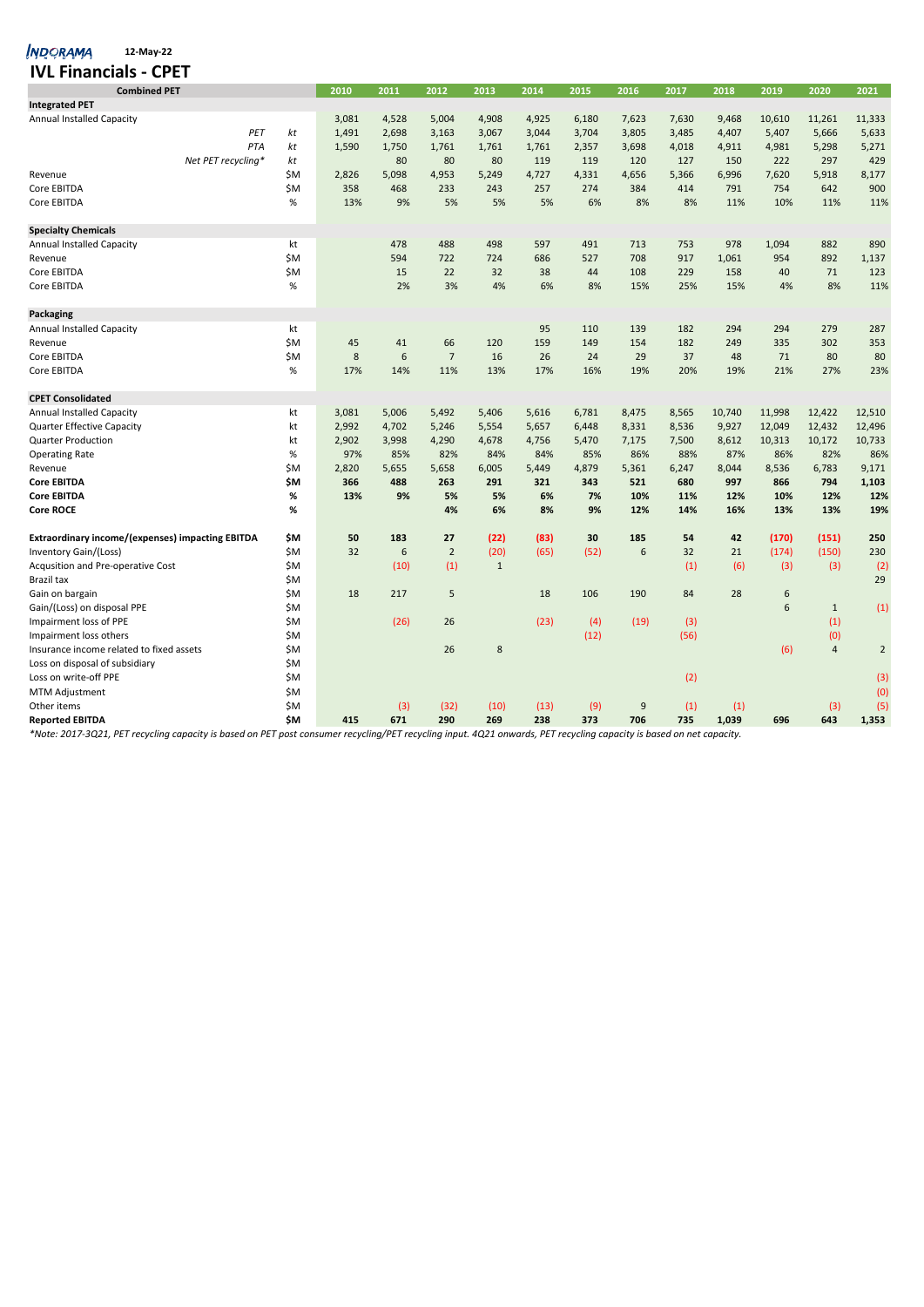| 12-May-22<br><i><b>INDORAMA</b></i>                     |                   |      |      |              |      |      |      |      |                |        |                |
|---------------------------------------------------------|-------------------|------|------|--------------|------|------|------|------|----------------|--------|----------------|
| <b>IVL Financials - IOD</b>                             |                   |      |      |              |      |      |      |      |                |        |                |
| <b>IOD</b>                                              |                   | 2012 | 2013 | 2014         | 2015 | 2016 | 2017 | 2018 | 2019           | 2020   | 2021           |
| <b>Integrated Downstream</b>                            |                   |      |      |              |      |      |      |      |                |        |                |
| <b>Annual Installed Capacity</b>                        | kt                | 220  | 220  | 220          | 220  | 220  | 220  | 220  | 220            | 1,157  | 1,161          |
| Revenue                                                 | \$M               | 162  | 202  | 239          | 149  | 140  | 176  | 182  | 152            | 1,145  | 1,655          |
| Core EBITDA                                             | \$M               | 45   | 46   | 74           | 62   | 54   | 78   | 96   | 68             | 200    | 378            |
| Core EBITDA                                             | $\%$              | 28%  | 23%  | 31%          | 41%  | 39%  | 44%  | 53%  | 44%            | 17%    | 23%            |
| <b>Integrated Intermediates</b>                         |                   |      |      |              |      |      |      |      |                |        |                |
| <b>Annual Installed Capacity</b>                        |                   | 330  | 330  | 330          | 330  | 330  | 330  | 330  | 330            | 1,503  | 1,503          |
|                                                         | <b>MEG</b><br>kt  | 330  | 330  | 330          | 330  | 330  | 330  | 330  | 330            | 772    | 772            |
|                                                         | kt<br><b>MTBE</b> |      |      |              |      |      |      |      |                | 731    | 731            |
| Revenue                                                 | \$M               | 231  | 299  | 368          | 261  | 171  | 246  | 269  | 141            | 407    | 859            |
| Core EBITDA                                             | <b>ŚΜ</b>         | 93   | 64   | 73           | 69   | 11   | 66   | 136  | $\overline{7}$ | $-85$  | $-1$           |
| Core EBITDA                                             | $\%$              | 40%  | 22%  | 20%          | 26%  | 6%   | 27%  | 50%  | 5%             | $-21%$ | 0%             |
| <b>IOD Consolidated</b>                                 |                   |      |      |              |      |      |      |      |                |        |                |
| Annual Installed Capacity (Int.+Downstream only)        | kt                | 550  | 550  | 550          | 550  | 550  | 550  | 550  | 550            | 2,660  | 2,665          |
| Quarter Effective Capacity (Int.+Downstream only)       | kt                | 550  | 550  | 550          | 550  | 550  | 550  | 550  | 550            | 2,648  | 2,665          |
| <b>Quarter Production</b>                               | kt                | 333  | 423  | 561          | 478  | 408  | 478  | 515  | 412            | 1,978  | 2,243          |
| <b>Operating Rate</b>                                   | $\%$              | 60%  | 77%  | 102%         | 87%  | 74%  | 87%  | 94%  | 75%            | 75%    | 84%            |
| Revenue                                                 | \$M               | 393  | 501  | 607          | 410  | 311  | 422  | 452  | 293            | 1552   | 2514           |
| <b>Core EBITDA</b>                                      | \$M               | 138  | 110  | 147          | 130  | 65   | 145  | 232  | 75             | 115    | 377            |
| <b>Core EBITDA</b>                                      | %                 | 35%  | 22%  | 24%          | 32%  | 21%  | 34%  | 51%  | 25%            | 7%     | 15%            |
| <b>Core ROCE</b>                                        | %                 | 21%  | 8%   | 15%          | 13%  | 1%   | 13%  | 35%  | 5%             | $-3%$  | 7%             |
| <b>Extraordinary income/(expenses) impacting EBITDA</b> | \$M               | (11) | (3)  | 1            | (4)  | (4)  | (20) | (10) | (13)           | 15     | (31)           |
| Inventory Gain/(Loss)                                   | ŚΜ                |      | (1)  | $\mathbf{1}$ | (4)  | (0)  |      | (1)  | (0)            | (1)    | 20             |
| Upstream - IVOL as capital work in progress             | \$M               |      |      |              |      |      |      |      |                | (10)   | (32)           |
| Acqusition and Pre-operative Cost                       | \$M               | (11) |      |              |      | (3)  | (9)  | (8)  | (13)           | (17)   |                |
| Gain on bargain                                         | \$M               |      |      |              |      |      |      |      |                | 58     |                |
| Gain/(Loss) on disposal PPE                             | ŚΜ                |      |      |              |      |      |      |      |                |        | (0)            |
| Hurricane - Additional repair expense                   | \$M               |      |      |              |      |      |      |      |                | (2)    | (4)            |
| Impairment loss of PPE                                  | ŚΜ                |      |      |              |      |      |      |      |                | (15)   | (7)            |
| Insurance income related to fixed assets                | \$M               |      |      |              |      |      |      |      |                | 11     | $\overline{7}$ |
| Lightning strike - Additional repair expense            | ŚΜ                |      |      |              |      |      |      |      |                | (6)    | (2)            |
| Loss on write-off PPE                                   | \$M               |      |      |              |      |      | (12) |      |                |        |                |
| <b>MTM Adjustment</b>                                   | ŚΜ                |      |      |              |      |      |      |      |                | (1)    |                |
| Polar Vortex                                            | \$M               |      |      |              |      |      |      |      |                |        | (13)           |
| <b>POMTBE Turnaround</b>                                | ŚΜ                |      |      |              |      |      |      |      |                | (3)    |                |
| Other items                                             | \$M               |      | (2)  |              |      |      |      |      |                |        |                |
| <b>Reported EBITDA</b>                                  | \$M               | 128  | 107  | 148          | 126  | 61   | 125  | 222  | 62             | 130    | 346            |
| $\overline{11101}$<br>1.111.11.11.11.1001               |                   |      |      |              |      |      |      |      |                |        |                |

*\*Note: IVOL capacity is not included and P&L values are moved below EBITDA as extraordinary items including historical periods till end of 2021*

**12-May-22**